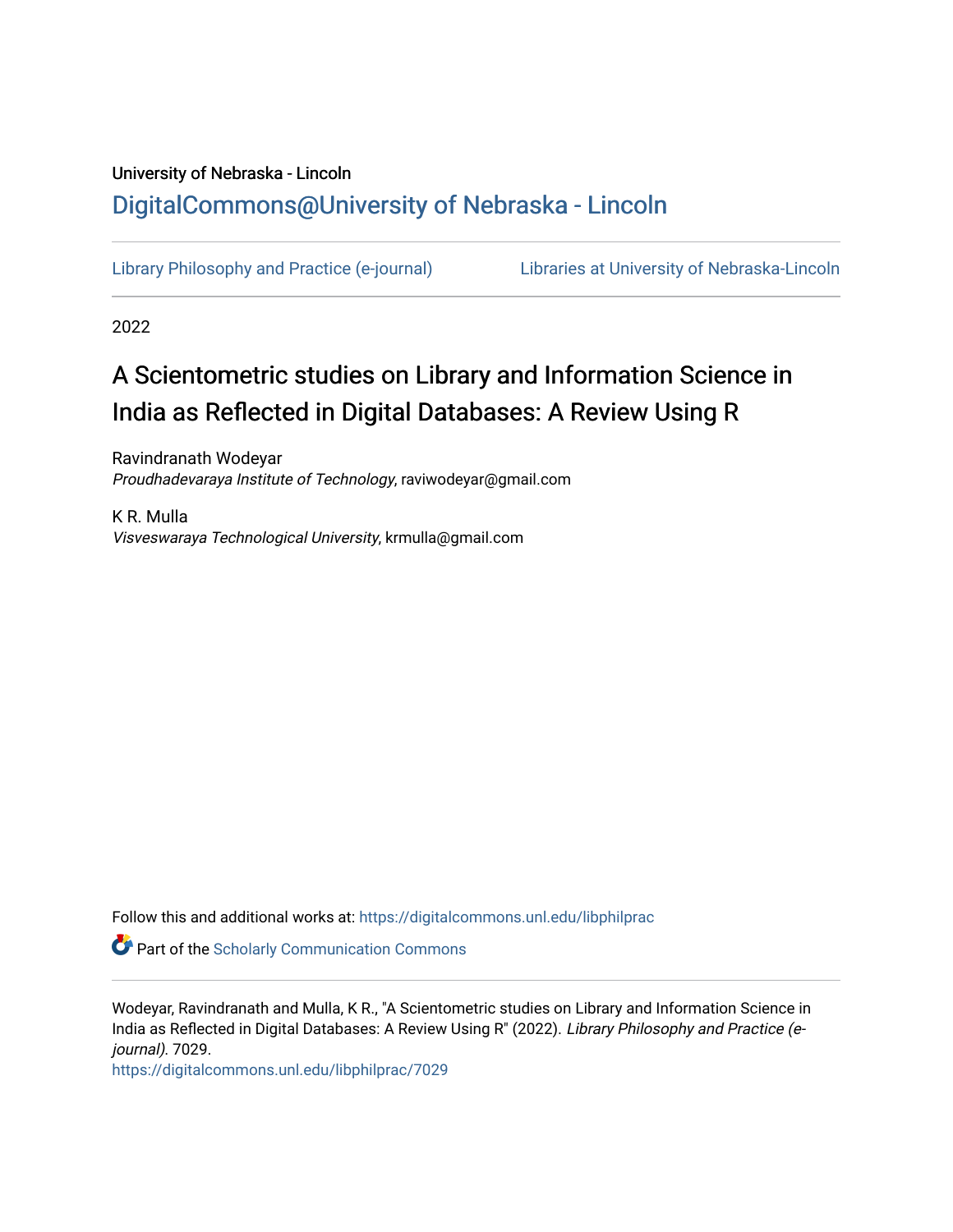# **A Scientometric studies on Library and Information Science in India as Reflected in Digital Databases: A Review Using R**

#### **Ravindranath Wodeyar<sup>1</sup>**

<sup>1</sup>Librarian, Proudhadevaraya Institute of Technology, Hosapete, Karnataka, India, [librarian@pdit.ac.in](mailto:librarian@pdit.ac.in)

#### **Dr. K R Mulla<sup>2</sup>**

<sup>2</sup>Librarian, Visveswaraya Technological University, BelagaviKarnatakaka, India . [krmulla@gmail.com](mailto:krmulla@gmail.com)

## **ABSTRACT**

The scientometric research productivity and scholarly communication on library and information science papers indexed in the Web of Science and Scopus database from 2002 to 2021 are explored in this article.The main focus of scientometric research in the field of library science was on the range of research production over time.This paper presents a scientometric analysis to know the academic overview of LIS in India in terms of annual growth of publications, most prominent authors, most preferred journals, country and Institute collaboration etc.

### **Key Words**

Scientometrics, Bibliometrics, Librar and Information Science, Bibliometrix in R Programming,

WoS, Scopus and Scholoarly Productivity

### **INTRODUCTION**

In library and information science discipline metric is currently used with variety of ways. Metric Studies in LIS domain has multidimensional evolution, development has been classified as Librametrics, bibliometrics, scientometrics, cyber metrics, or webometrics, and informatics. In academic environment, analytical studies play a vital part in decision and policy-making process. Scientometric studies primarily focused on evaluating scientific production and investigating various aspects of scholarly communication. The Scientometricis is systematic survey tool of trustworthy and important for tracking research trends and intellectual activities. Hence, in order to trace the developments in scientometrics study on library and information science field this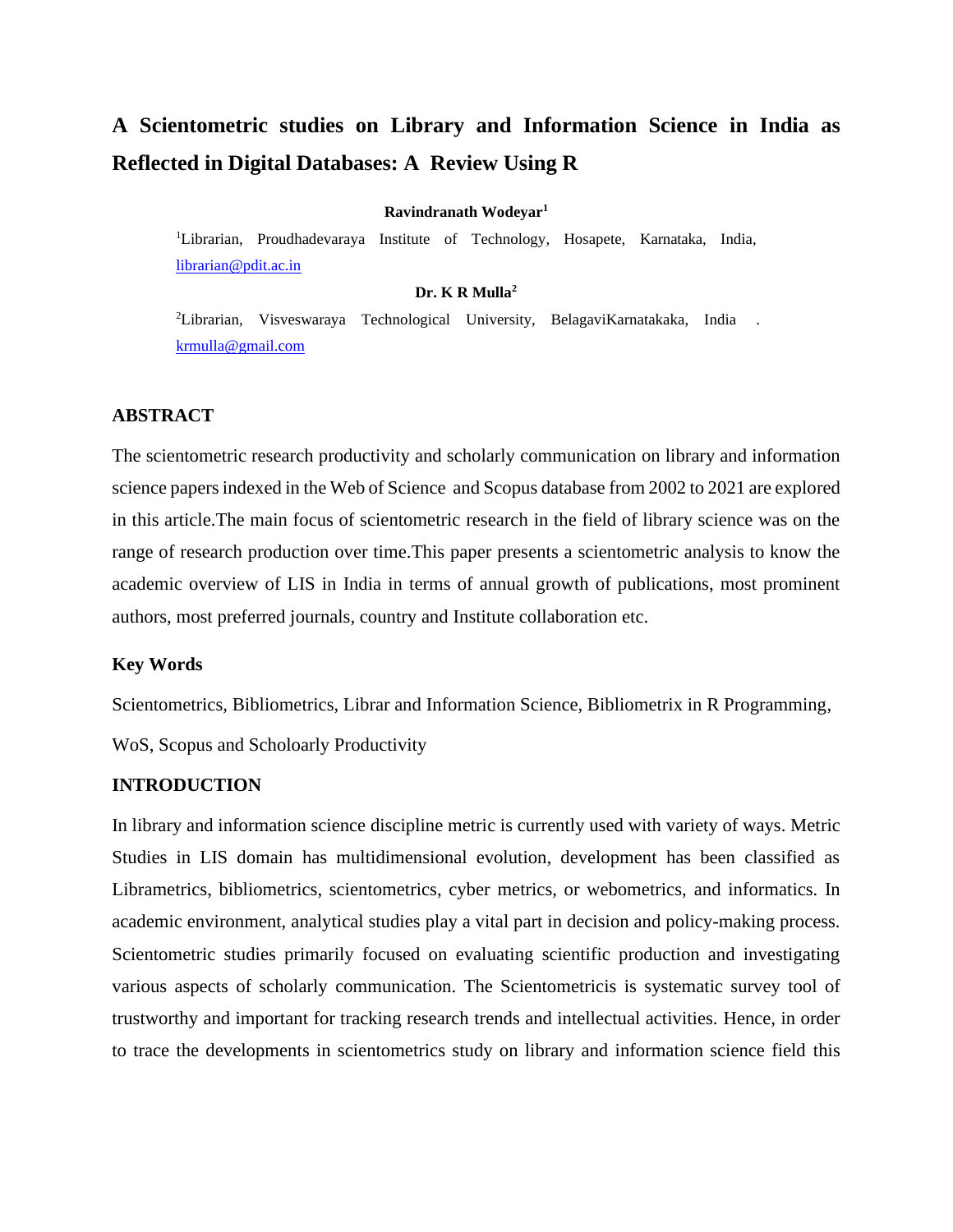study has been carried out based on articles indexed in the two most important and widely covered digital databases: Clarivate's Web of science and Elsevier's Scopus.

# **Literature Review**

Numerous scientometrics studies have been undertaken in diverse subjects during the previous few decades. Most of the scientometrics studies authors belongs to library and information science discipline. Library and information science research continues to be strong in collaboration, Some research work is based on library science publications, most of the materials preferred in the field of Library Philosophy and practice, library management, journals study, citation, author productivity etc,. Majority of the researchers used Scopus and Web of Science databases for their study and some were used Indian Citation Index

(Taşkın, 123 C.E.) analysing 97 years of publishing and citation patterns, has attempted to paint a picture for the future of the library and information science (LIS) field. Law, librarianship, health information, information retrieval and management, and information systems were separated into four sub-fields.

(David Bawden and Lyn Robinson , 2016) Library and information science is a reported discipline that examines the creation, organisation, management, communication, and use of recorded information.It aids librarianship, archiving, and records management professionals in their work. As it adapts to new types of documents and collections, the discipline is changing.

(Thompson et al., 2020) Access to published research is becoming increasingly vital for demonstrating the impact of research. This article presents a bibliometric analysis of publications in the Web of Science (WOS) database from 2007 to 2016. The statistics show that the majority of articles are published by researchers with US institutional connections.

(Horri, 2004) has published a review article based on 17 years of library and information science research in Spain.The conceptual and methodological paradigm of L&IS research was used to assess a total of 354 articles.Individual authorship (68 percent) and isolated cases of publication in non-Spanish language publications are found in the authorship patterns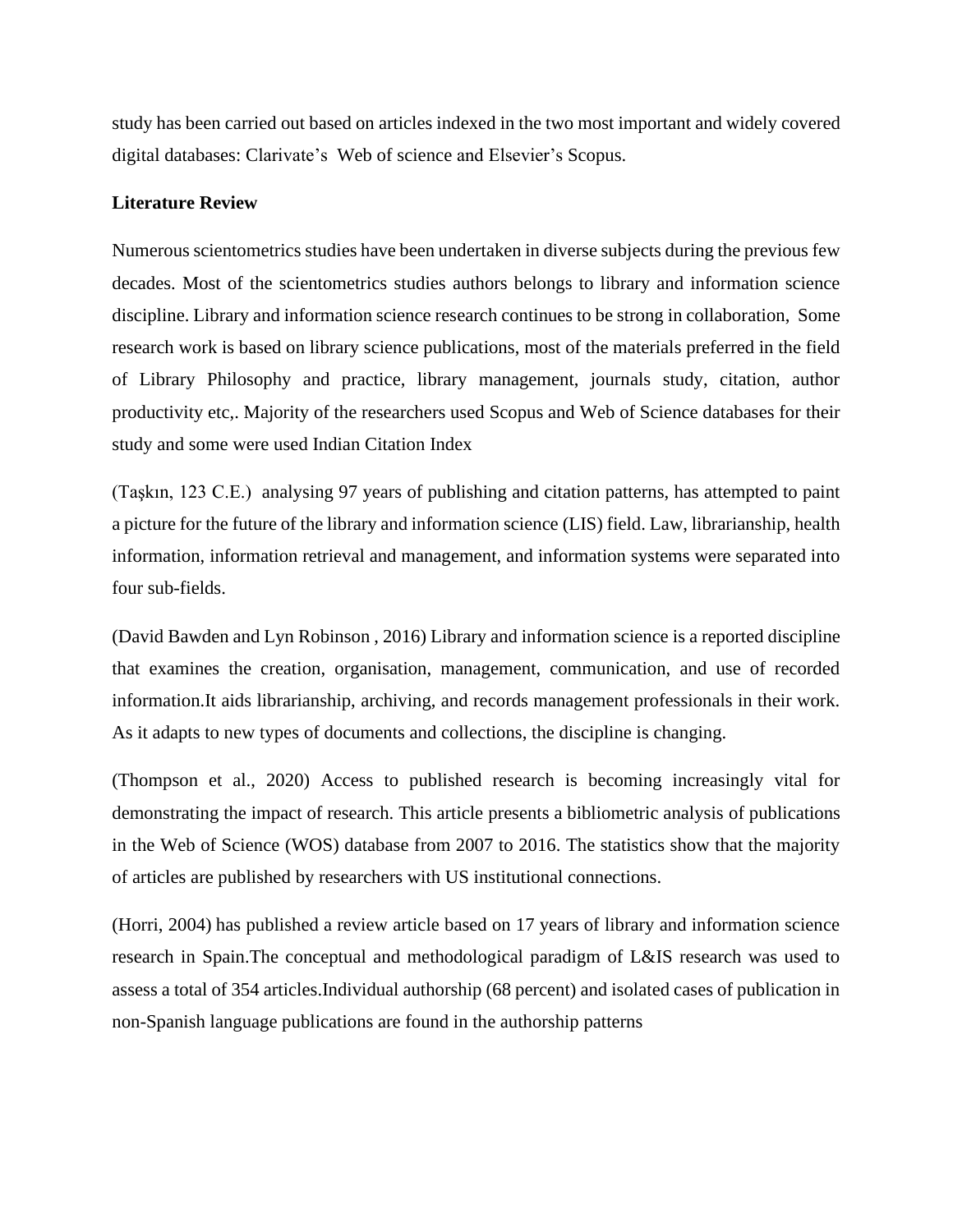# **METHODOLOGY**

A methodology proposed by Michan and Munoz Velasco is used to perform the scientometric analysis. It consists of following 5 stages:

**Recovery**: Identify the databases and construct the search strategy to conduct the search, which includes setting generic query phrases, logical operators (e.g., AND, NOT OrR), database criteria (e.g., language, type of article), and the literature selection that will make up the studies database.

**Migration:** It entails extracting data from the selected studies, transferring it, and loading it into a new database or software application.

**Analysis** entails answering the research questions and conducting a quantitative literature evaluation. ScientoPy and Bibliometrix are used to accomplish this.

The quantitative strategies that were applied were as follows:

- Indicators of bibliometric and scientometric value Mathematical models and procedures
- Semantics or text mining Statistical approaches Social network analysis

**Visualization:** It is the process of determining and identifying parameters, as well as the use of figures, graphs, diagrams, and maps to depict statistics and analysis results.

**Interpretation**: Based on the analysis and interpretation of results, research trends can be identified in respect to a certain research group, institution, country, area, topic, discipline, or field of knowledge, many channels of theory, methodology, and influence, as well as societal factors, can be identified.

# **RESULTS AND DISCUSSION**

#### **Sources of Information, Literature Search and Selection**

**Sources**: To perform the scientometric analysis, the digital databases Clarivate Web of Science (WoS), and Scopus were chosen. These databases are considered as high-quality, wider coverage reliable, curated multidisciplinary data sources for bibliometric and academic research.

**Area**: Library and Information Science, Scientometric Studies and India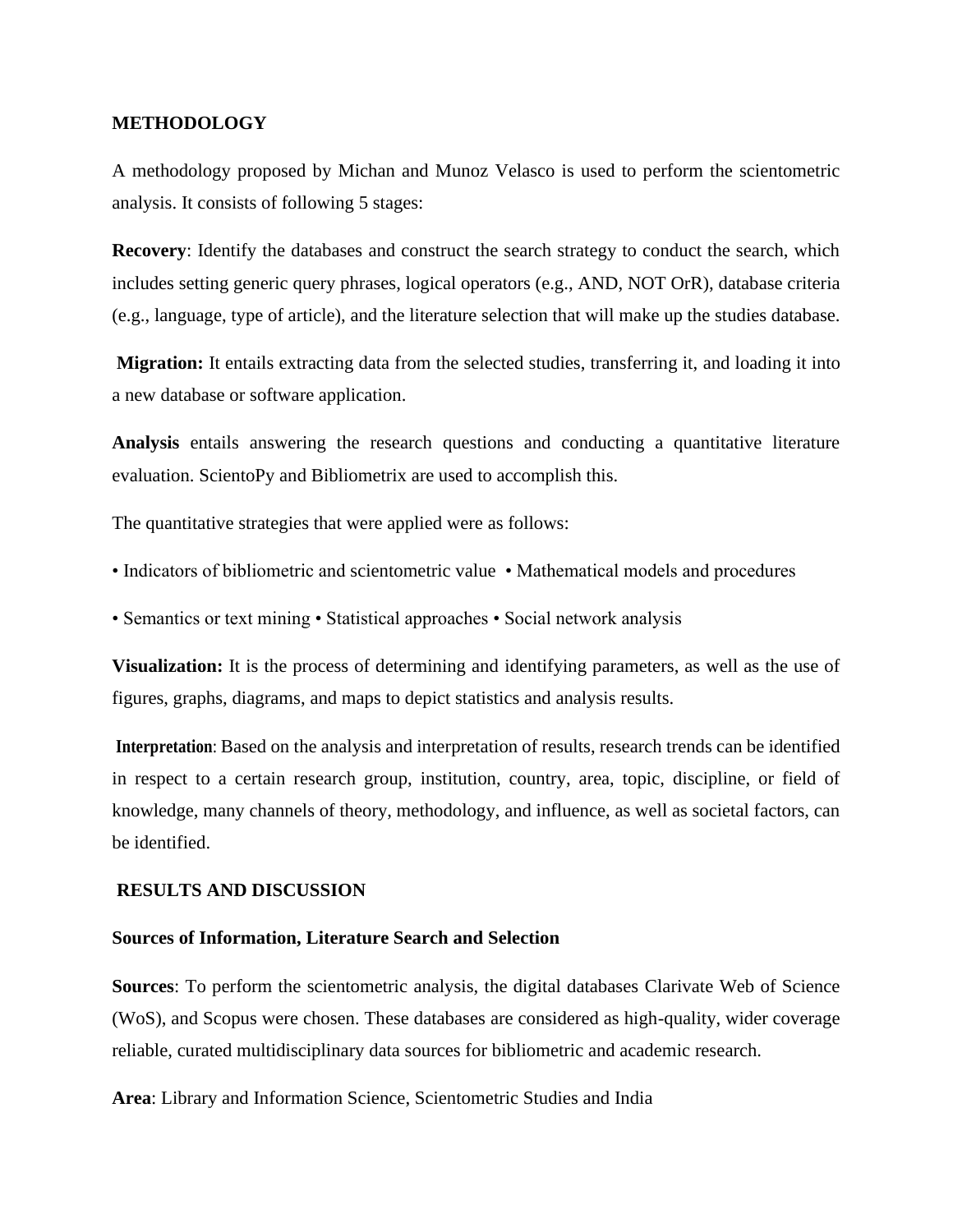# **Period**: 2002 to 2021

**Search String**: The search string for this analysis was "Scientmetric" OR "Bibliometric" or OR "Webometric" OR "Librometric" AND Library and Information Science OR Library Science This string was further filterd with the Country "India" for the period of 2002 to 2021. With this search criteria, the data set was extracted within a day on 26<sup>th</sup> January 2022.

**Limitations:** This study does not include the informal publications and others that are not covered by SCOPUS and WoS for the period from 2002 to 2021.

# **Bibliographic Data Analysing Tools:**

To examine the results of Scopus and Web of Science searches, we used the Bibliometrix - An R program.

# **The extraction, cleaning and loading processes**

The metadata of the search made in both the digital databases i. e. Scopus and WoS was stored in the bibtext format for processing in R Bibliometrix.

# **Analysis , Visualization and Interpretation**

The data curate cOnsists on identifying and eliminating duplicate. The extracted data was lOaded intO Bibliometrix, R tool which is an Open-sOurce scientOmetric analysis tool that allows for quantitative research in scientometrics.

# **Brief Profile of the Results**

Table 1 represents the brief profile of Scientometrics in library and Information Science trends were seen through the Biblioshiny window from the period 2002 to 2021. For 618 documents were appeared in 173 documents with 17767 reference. The journal articles were most frequently identified and accounted for 507 followed by 45 reviews. 15 documents were grouped as others: letters, editorials, and notes.1025 authors wrote a total 618 documents with 1597 appearances. With a collaborative index of 2.11 multi-authored documents contribution is highest with 913 and 180 authors published solely.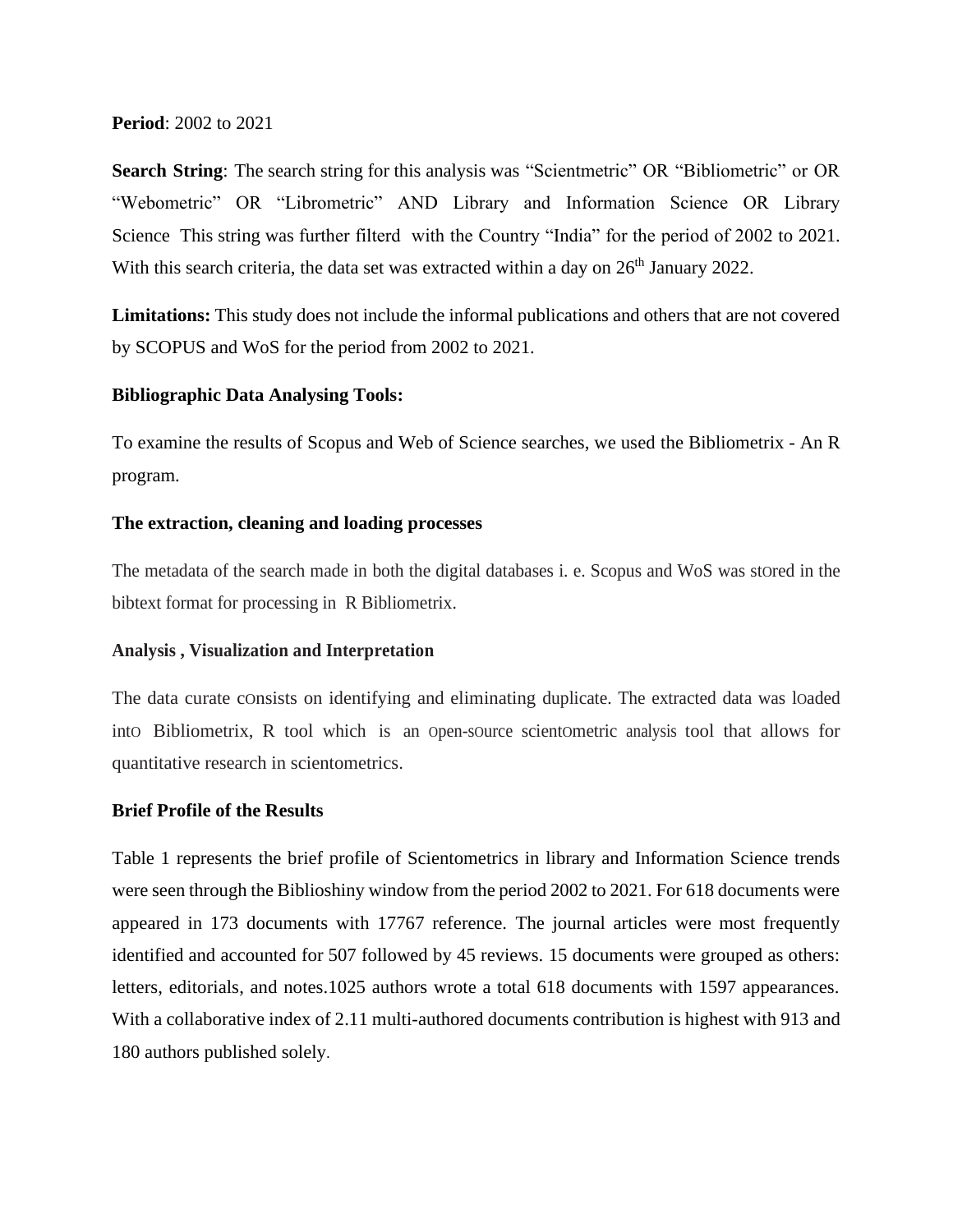| <b>Table 1: MAIN INFORMATION</b>      |       |                                 |     |                                         |       |  |  |  |  |  |
|---------------------------------------|-------|---------------------------------|-----|-----------------------------------------|-------|--|--|--|--|--|
| <b>ABOUT DATA</b>                     |       |                                 |     | <b>AUTHORS</b>                          |       |  |  |  |  |  |
| Sources (Journals,<br>Books, etc)     | 173   | Journal Articles                | 507 | Authors                                 | 1025  |  |  |  |  |  |
| <b>Documents</b>                      | 618   | <b>Reviews</b>                  | 45  | <b>Author Appearances</b>               | 1597  |  |  |  |  |  |
| Sources (Journals,<br>Books, etc)     | 8.327 | Conference<br>proceeding papers | 11  | Authors of single-authored<br>documents | 112   |  |  |  |  |  |
| Average citations per<br>year per doc | 1.387 | <b>Books</b>                    | 13  | Authors of multi-authored<br>documents  | 913   |  |  |  |  |  |
| References                            | 17767 | <b>Book chapters</b>            | 19  | <b>AUTHORS</b><br><b>COLLABORATION</b>  |       |  |  |  |  |  |
|                                       |       | <b>Others</b>                   | 15  | Single-authored<br>documents            | 180   |  |  |  |  |  |
|                                       |       |                                 |     | Documents per Author                    | 0.597 |  |  |  |  |  |
|                                       |       |                                 |     | Authors per Document                    | 1.67  |  |  |  |  |  |
|                                       |       |                                 |     | Co-Authors per Documents                | 2.61  |  |  |  |  |  |
|                                       |       |                                 |     | <b>Collaboration Index</b>              | 2.11  |  |  |  |  |  |

# **Growth of Publications**

Figure 1 depicts the growth of the annual publication with time. During the study period in 2002 the publication journey began with three publications and ended with 618 articles. The annual growth rate of publications is about 22.09%, The average citations per paper for publication is 1.38%.

**Figure 1** Year wise Growth of Publications after removing the duplicated documents



**Annual Scientific Production**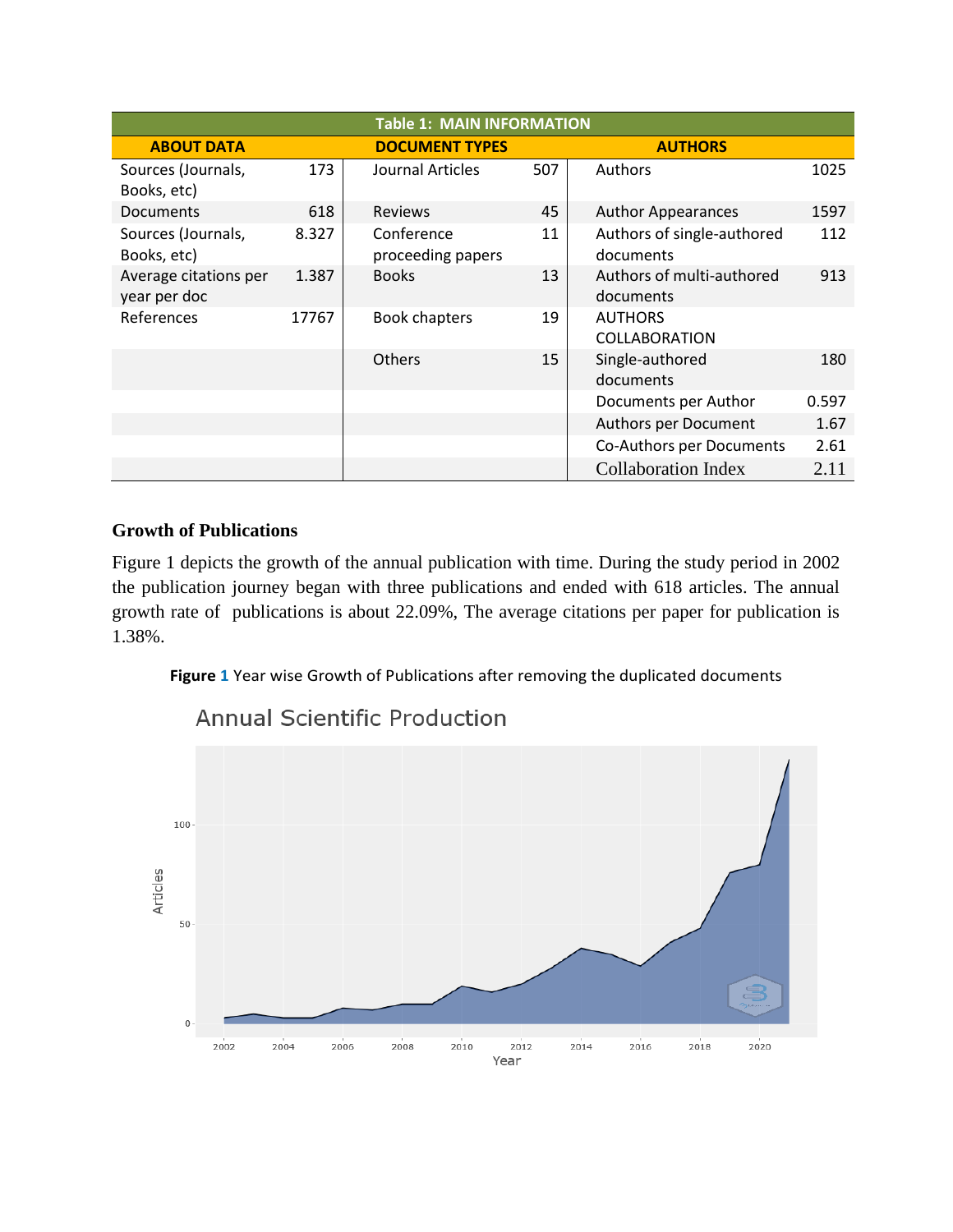# **Author, Country and Institutions Productivity**

In our analysis set of 618 publications, there were a total of 1025 related authors appearing in the authors' list. Table 3 identifies the most productive authors with an h-index. Prathap G is the leading author with 37 documents, 415 citations, and an h-index of 9. Followed by Kumar S with 18 papers and 354 citations with the h-index of 9. Garg K, Madhusudhan , Mergo, PatnaikD, Mukharjee B and Singh H are among the list of prominent Authors.. furthermore Most of these authors have received highest citations for their publications

| Table 2. Top 10 Authors |         |         |         |     |           |                 |  |  |  |
|-------------------------|---------|---------|---------|-----|-----------|-----------------|--|--|--|
| Author                  | h index | g_index | m index | тс  | <b>NP</b> | <b>PY</b> start |  |  |  |
| <b>PRATHAP G</b>        | 9       | 19      | 0.692   | 415 | 37        | 2010            |  |  |  |
| <b>KUMARS</b>           | 9       | 18      | 0.643   | 354 | 25        | 2009            |  |  |  |
| <b>GARG K</b>           | 5       | 9       | 0.357   | 101 | 9         | 2009            |  |  |  |
| <b>MADHUSUDHAN M</b>    | 5       | 9       | 0.333   | 85  | 9         | 2008            |  |  |  |
| <b>MERIGO J</b>         | 6       | 9       | 1.2     | 150 | 9         | 2018            |  |  |  |
| <b>PATTNAIK D</b>       | 7       | 9       | 2.333   | 202 | 9         | 2020            |  |  |  |
| <b>MUKHERJEE B</b>      | 5       | 8       | 0.357   | 83  | 8         | 2009            |  |  |  |
| SINGH S                 | 5       | 8       | 0.25    | 83  | 8         | 2003            |  |  |  |

As shown in Figure 2. USA shares the highest collaborative country with 17 documents. Other countries with a more significant number of collaborations are Chile, United Kingdom and China.



From the data analysis, as per the institution affiliation, it is identified that the University of Delhi leads the topper position (26) followed by APG Abdul Kalam Technological University (19) and Banaras Hindu University (13). Table 7 shows the top 10 most productive affiliation Institutions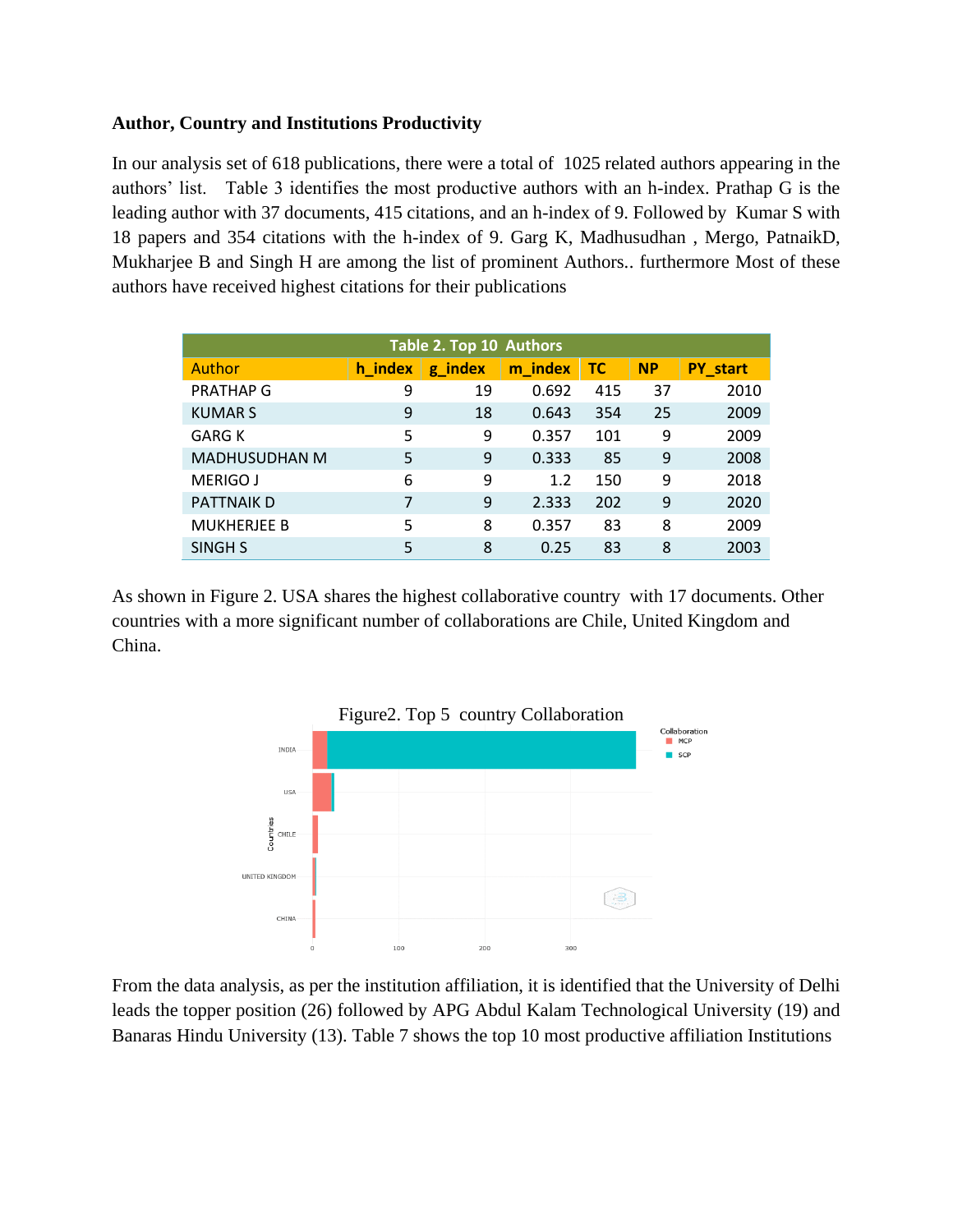





Figure4 shows the top 10 Journals with the total amount of publications published over time. The figure 4 shows the journal titled Library Philosophy has the highest publication (173) followed by DESIDOC Journal of Library and Information Studies (41), Scientometrics (38), and Annals of Library and Information Studies (34) Current Science (29) so on.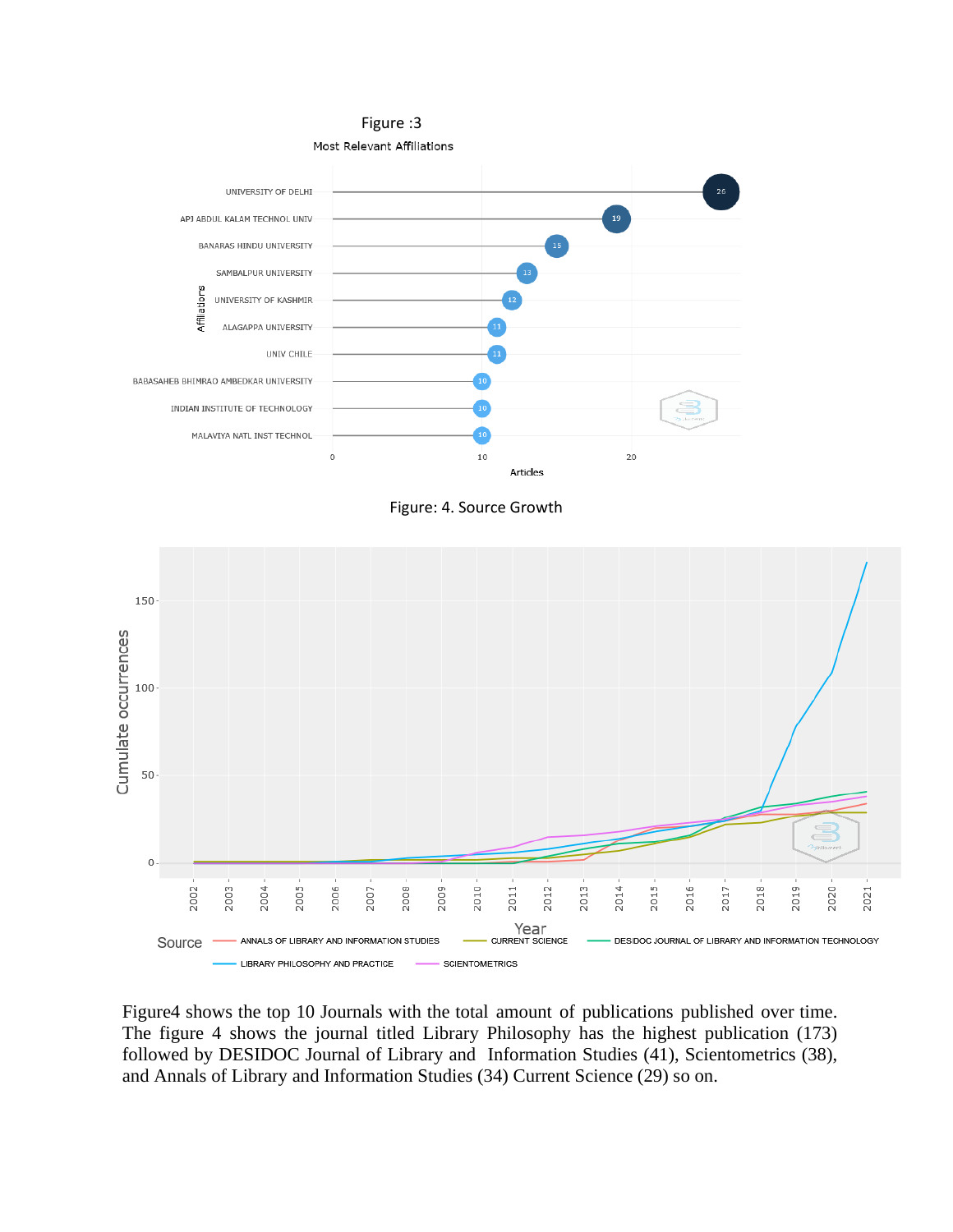Figure 5 Co citation network structure reveals the most cited people are Hirsch, Kessler and pitcherd



Figure 5 Co-Citation Network of Scientists

Figure 6 shows the temporal structure of the words from 2002 to 2021 depicted research development in the field of scientometrics in Library and Infirmation Science in Indis. Two main clusters are consisting the terms h-index,degree of collaboration, authorship pattern citation analysis and scopus and web of science databases.



Figure 6.

A thematic map based on co-word network analysis and grouping is shown in Figure 7. This map is based on Cobo et almethod .'s for detecting, quantifying, and displaying a research field's evaluation.A thematic map allows for the definition of four topologies of themes based on the quadrant in which they are located.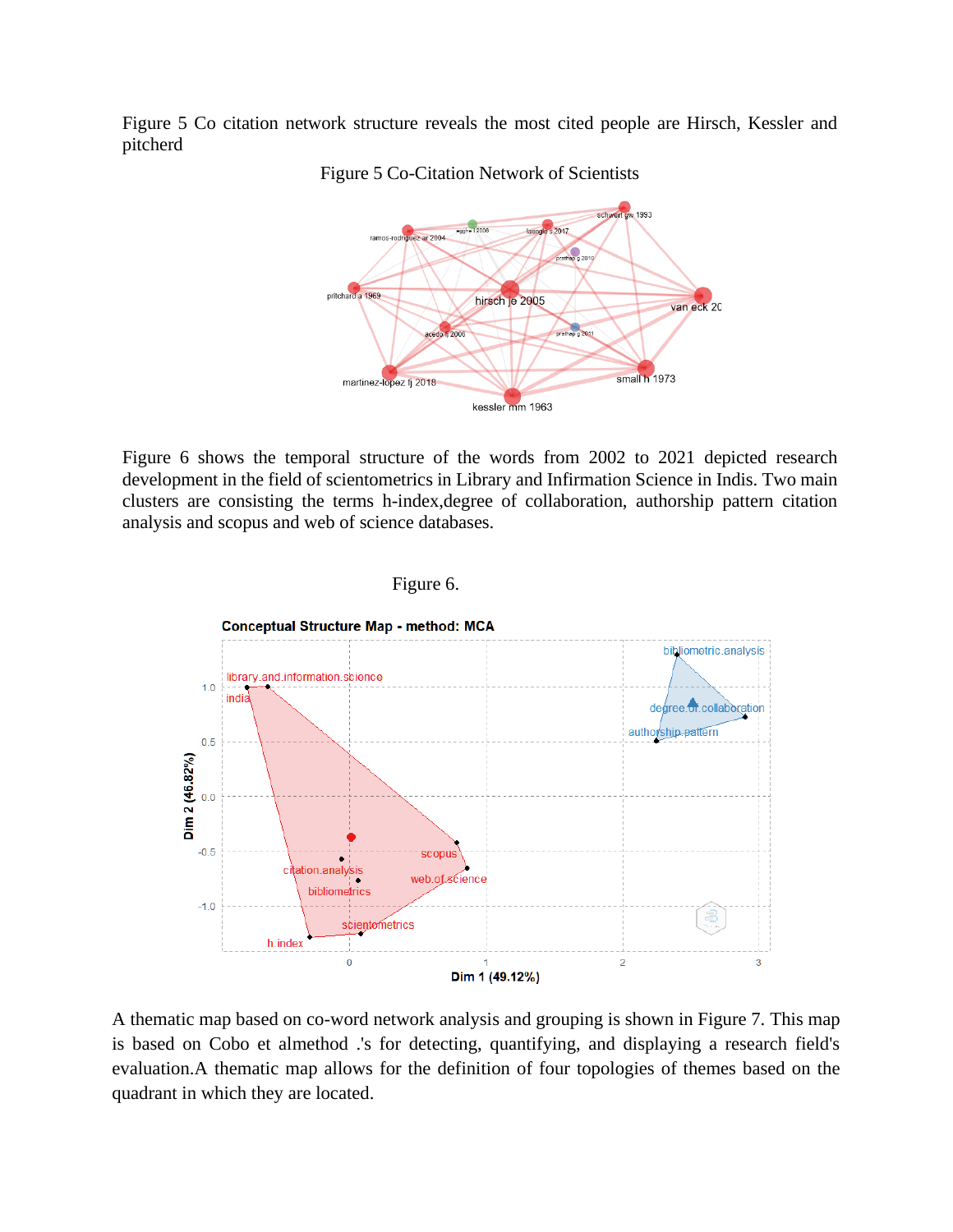The motor themes are the topics in the first quadrant. They are distinguished by a high degree of centralization and density. This indicates that they have been developed and are important in the field of research. The highly developed and isolated themes are found in the second quadrant. They have well-developed high-density internal links, but low-density external links are of relatively minor value in the area. In the third quadrant, you'll find emerging or fading topics. They are underdeveloped and marginalised due to their poor centrality and density. Finally, there are fundamental and transversal motifs in the fourth quadrant. They have a high degree of centralization and a low density. These themes are critical to a study field's success and address broad topics that cut across the field's several research areas.





# **CONCLUSION**

The analysis reveals that the literature on scientometric studies on library and information science , based on 618 documents retrieved from both the digital databases: WoS and Scopus. It is observed that the number of publications has been increasing. As far as the format of these research documents published is concerned, a large majority belongs to the Journals followed by reviews and conference papers. It also insights that, more documents were collaborative as a result multi authored articles publications are quite common. USA stood first place with more authors collaboration. Delhi University has highest number of publications in scientometric study on library and information science literature. During the study period we found 22. 9 of overall growth rate.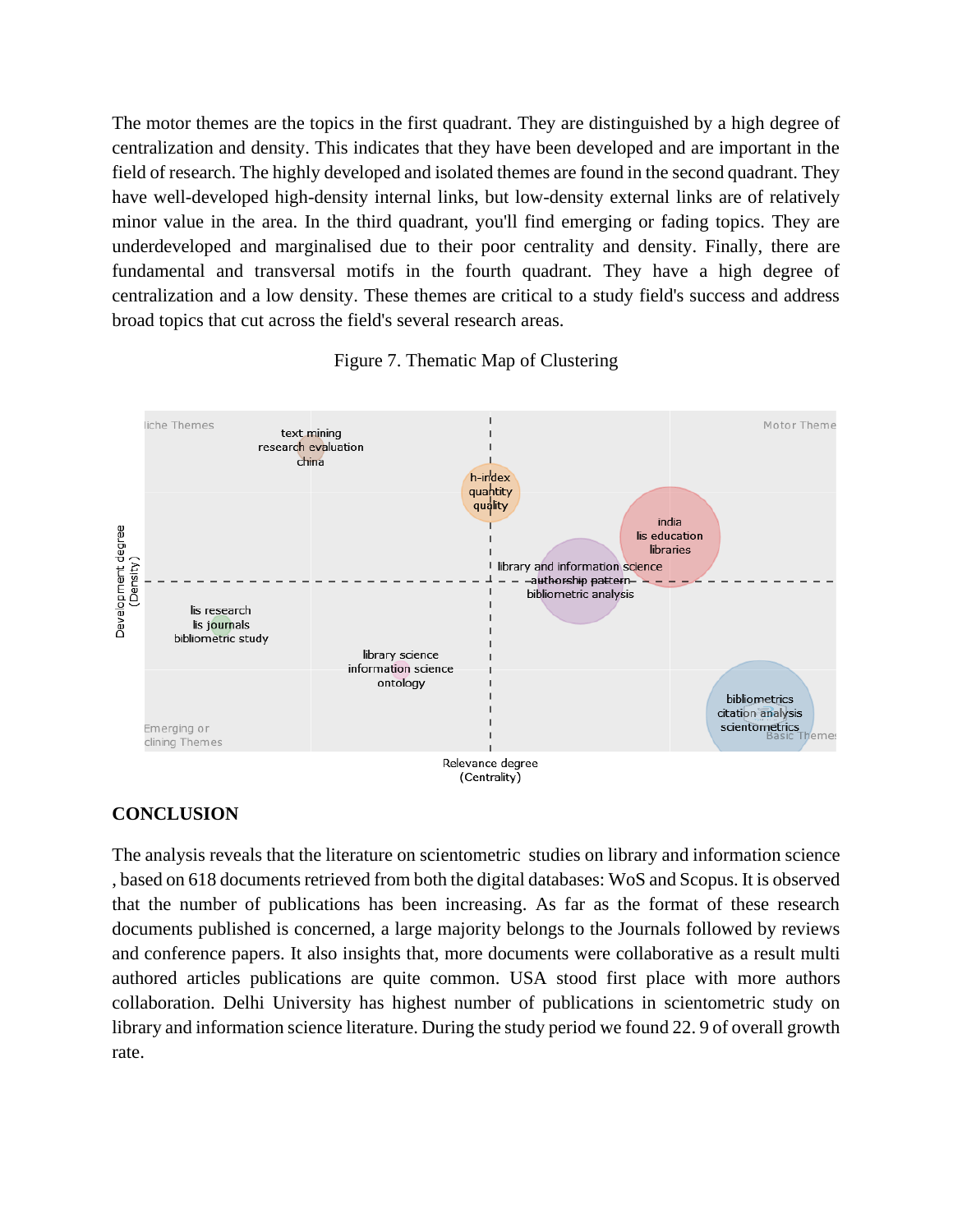# **REFERENCES**

- Archana Shukla et al., (2020). "Library and Information Science Research in India during the Last Four Decades (1980-2019): A Brief Analysis". DESIDOC Journal of Library & Information
- Aria M, Cuccurullo C (2017). "bibliometrix: An R-tool for comprehensive science mapping analysis." *Journal of Informetrics*, **11**(4), 959-975. [https://doi.org/10.1016/j.joi.2017.08.007.](https://doi.org/10.1016/j.joi.2017.08.007)
- Cobo MJ, López-Herrera AG, Herrera-Viedma E, Herrera F. An approach for detecting, quantifying, and visualizing the evolution of a research field: A practical application to the fuzzy sets theory field. Journal of Informetrics. 2011;5(1):146-66.
- David Bawden and Lyn Robinson Library and Information Science (2016),"Encyclopedia of Communication Theory and Philosophy, K.B. Jensen, R.T. Craig,J.D. Pooley and E.W. Rothenbuhler (eds.), Wiley, 2016, vol.1 pp 1068-1073, online DOI 10.1002/9781118766804.wbiect113
- Davis Hamid (2019) "Bibliometric Analysis using Bibliometrix an R", Journal of Scientometric Research, 8(3):156-160
- Horri, A. (2004). Bibliometric Overview of Library and Information Science Research Productivity in Iran. *Journal of Education for Library and Information Science*, *45*(1), 15– 25. https://doi.org/10.2307/40323918
- Jeyapragash B, Muthuraj A & Rajkumar T (2017). An Analysis of UGC Approved Library and Information Science Journal, International Research: Journal of Library & Information Science, 7 (4).
- Michán L, Muñoz-Velasco I. Cienciometría para ciencias médicas: Definiciones, aplicaciones y perspectivas [Scientometrics for medical Sciences: Definitions, applications and perspectives, ES]. Investigación En Educación médica. 2013;2(6):100-6.
- Mondal, D., Kanamadi, S., & Das, K. (2017). Contribution by Indian Authors in Foreign Origin Library and Information Science Journals during 2006-2015: A Scientometrics Study, DESIDOC Journal of Library & Information Technology, 37(6), 396-402. Retrieved from https://doi.org/ 10.14429/djlit.37.6.11655
- Munazza Jabeen, Liu Yun, Muhammad Rafiq, Misbah Jabeen & Muhammad Azam Tahir (2015). Scientometric Analysis of Library and Information Science Journals 2003–2012 Using Web of Science, International Information & Library Review, 47(3-4), 71-82, DOI: 10.1080/10572317.2015.1113602